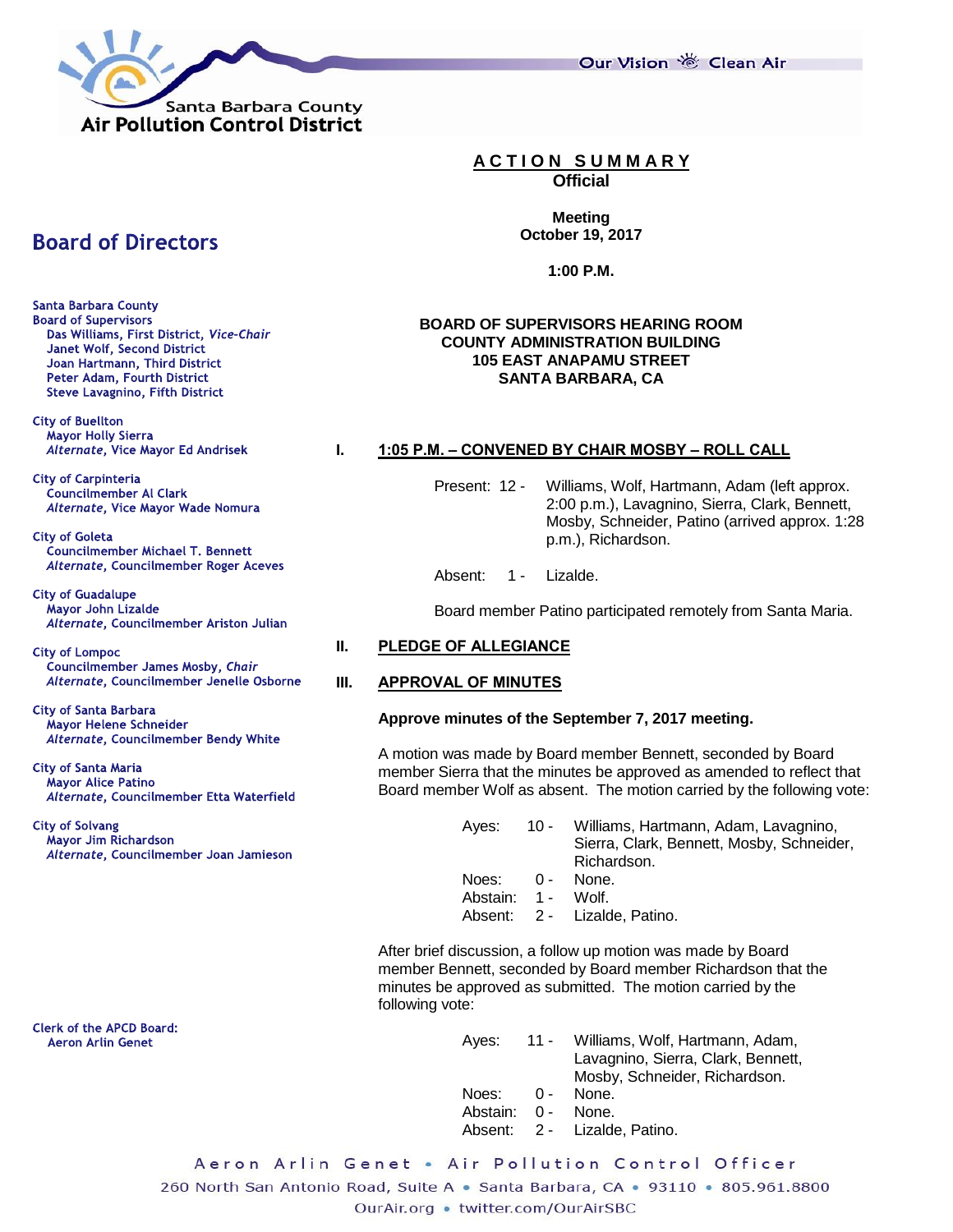# **IV. ADMINISTRATIVE ITEMS**

#### **Approved by vote on one motion. These items read only on request of Board members.**

Pursuant to Board member Adam's request, Administrative Item A-11 was pulled for discussion and voted on separately.

# **A-1) Notice of Violation Report**

**Receive and file the summary of notices of violation issued and penalty revenue received during the months of August and September 2017.**

A motion was made by Board member Schneider, seconded by Board member Sierra that this matter be received and filed. The motion carried by the following vote:

Ayes: 11 - Williams, Wolf, Hartmann, Adam, Lavagnino, Sierra, Clark, Bennett, Mosby, Schneider, Richardson. Noes: 0 - None. Abstain: 0 - None. Absent: 2 - Lizalde, Patino.

# **A-2) District Grant Program Activity**

**Receive and file the following grant program related activity:**

- **a) Summary of the emission-reduction grant agreements approved by the Air Pollution Control Officer for the period of August 3, 2017 through October 4, 2017 in accordance with Board Resolution Number 09-14, including:**
	- **i. Devin Grace – Marine Diesel Engine Repower Program (amendment); and**

#### **b. An update on the Old Car Buy Back Program for vehicles retired during the period of June 2, 2017 through August 1, 2017.**

A motion was made by Board member Schneider, seconded by Board member Sierra that this matter be received and filed. The motion carried by the following vote:

|                                       | Ayes: 11 - Williams, Wolf, Hartmann, Adam, Lavagnino, Sierra, Clark, Bennett,<br>Mosby, Schneider, Richardson. |
|---------------------------------------|----------------------------------------------------------------------------------------------------------------|
| Noes: 0 - None.<br>Abstain: 0 - None. | Absent: 2 - Lizalde, Patino.                                                                                   |

#### **A-3) South Central Coast Basinwide Control Council Meeting Minutes**

# **Receive and file the minutes from the March 29, 2017 meeting of the South Central Coast Basinwide Control Council (BCC).**

A motion was made by Board member Schneider, seconded by Board member Sierra that this matter be received and filed. The motion carried by the following vote:

|                    | Ayes: 11 - Williams, Wolf, Hartmann, Adam, Lavagnino, Sierra, Clark, Bennett, |
|--------------------|-------------------------------------------------------------------------------|
|                    | Mosby, Schneider, Richardson.                                                 |
| Noes: 0 - None.    |                                                                               |
| Abstain: 0 - None. |                                                                               |
|                    | Absent: 2 - Lizalde, Patino.                                                  |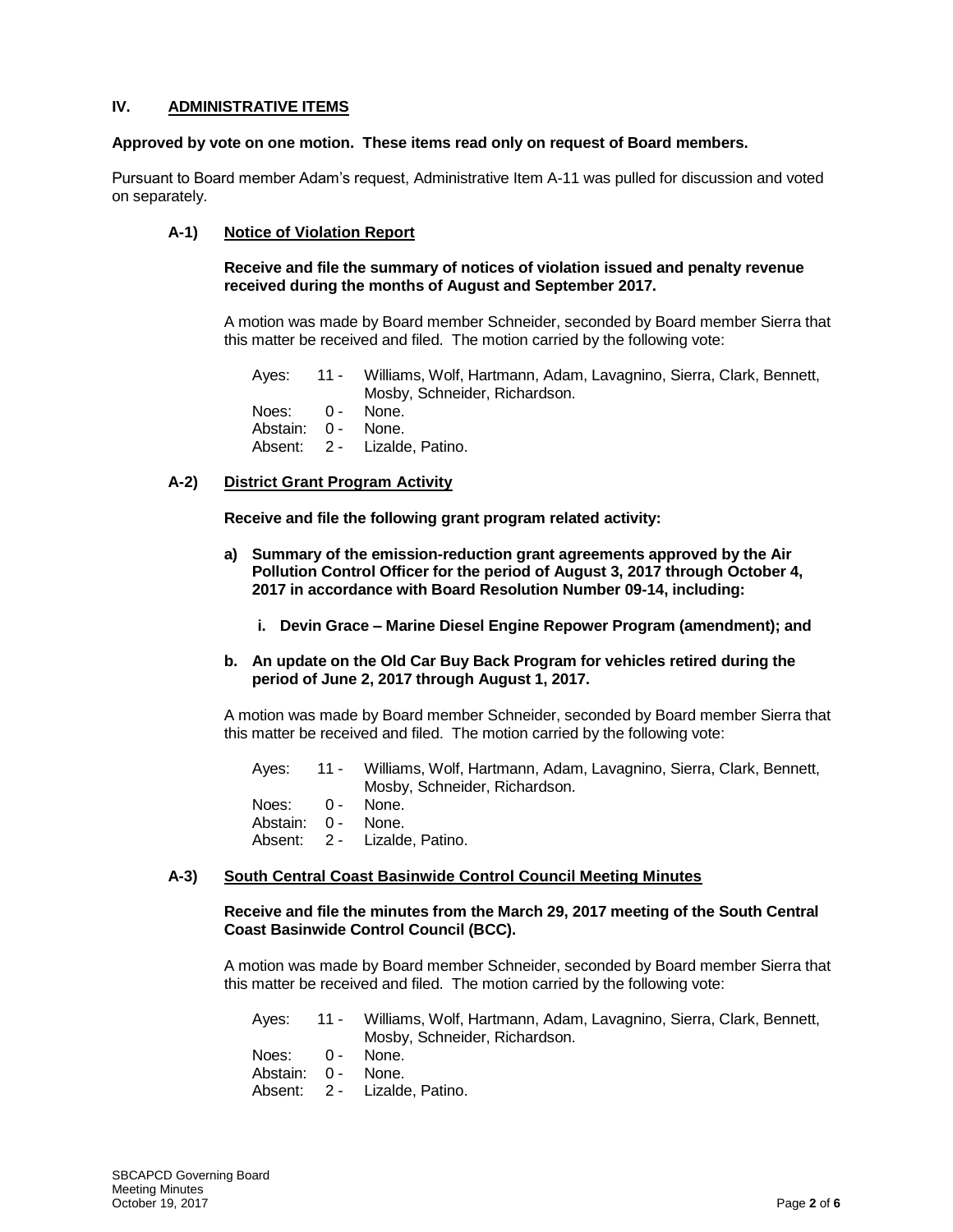# **A-4) APCD Board Meeting Schedule for Year 2018**

# **Approve the APCD Board of Directors regular meeting schedule for 2018.**

A motion was made by Board member Schneider, seconded by Board member Sierra that this matter be approved. The motion carried by the following vote:

Ayes: 11 - Williams, Wolf, Hartmann, Adam, Lavagnino, Sierra, Clark, Bennett, Mosby, Schneider, Richardson. Noes: 0 - None. Abstain: 0 - None. Absent: 2 - Lizalde, Patino.

#### **A-5) APCD Hearing Board Reappointment**

**Consider recommendation of the APCD Hearing Board Nominating Committee to reappoint Robert J. Saperstein to the Legal position on the APCD Hearing Board for a three-year term.**

A motion was made by Board member Schneider, seconded by Board member Sierra that this matter be approved. The motion carried by the following vote:

Ayes: 11 - Williams, Wolf, Hartmann, Adam, Lavagnino, Sierra, Clark, Bennett, Mosby, Schneider, Richardson. Noes: 0 - None. Abstain: 0 - None. Absent: 2 - Lizalde, Patino.

# **A-6) Memorandum of Understanding with Service Employees International Union, Local 620**

**Authorize the Air Pollution Control Officer to enter into a side letter agreement between the Santa Barbara County Air Pollution Control District (District) and the Service Employees International Union, Local 620 (SEIU) to amend provisions of the current Memorandum of Understanding (MOU), including an extension through June 30, 2020.**

A motion was made by Board member Schneider, seconded by Board member Sierra that this matter be approved. The motion carried by the following vote:

|                                       | Ayes: 11 - Williams, Wolf, Hartmann, Adam, Lavagnino, Sierra, Clark, Bennett,<br>Mosby, Schneider, Richardson. |
|---------------------------------------|----------------------------------------------------------------------------------------------------------------|
| Noes: 0 - None.<br>Abstain: 0 - None. |                                                                                                                |

Absent: 2 - Lizalde, Patino.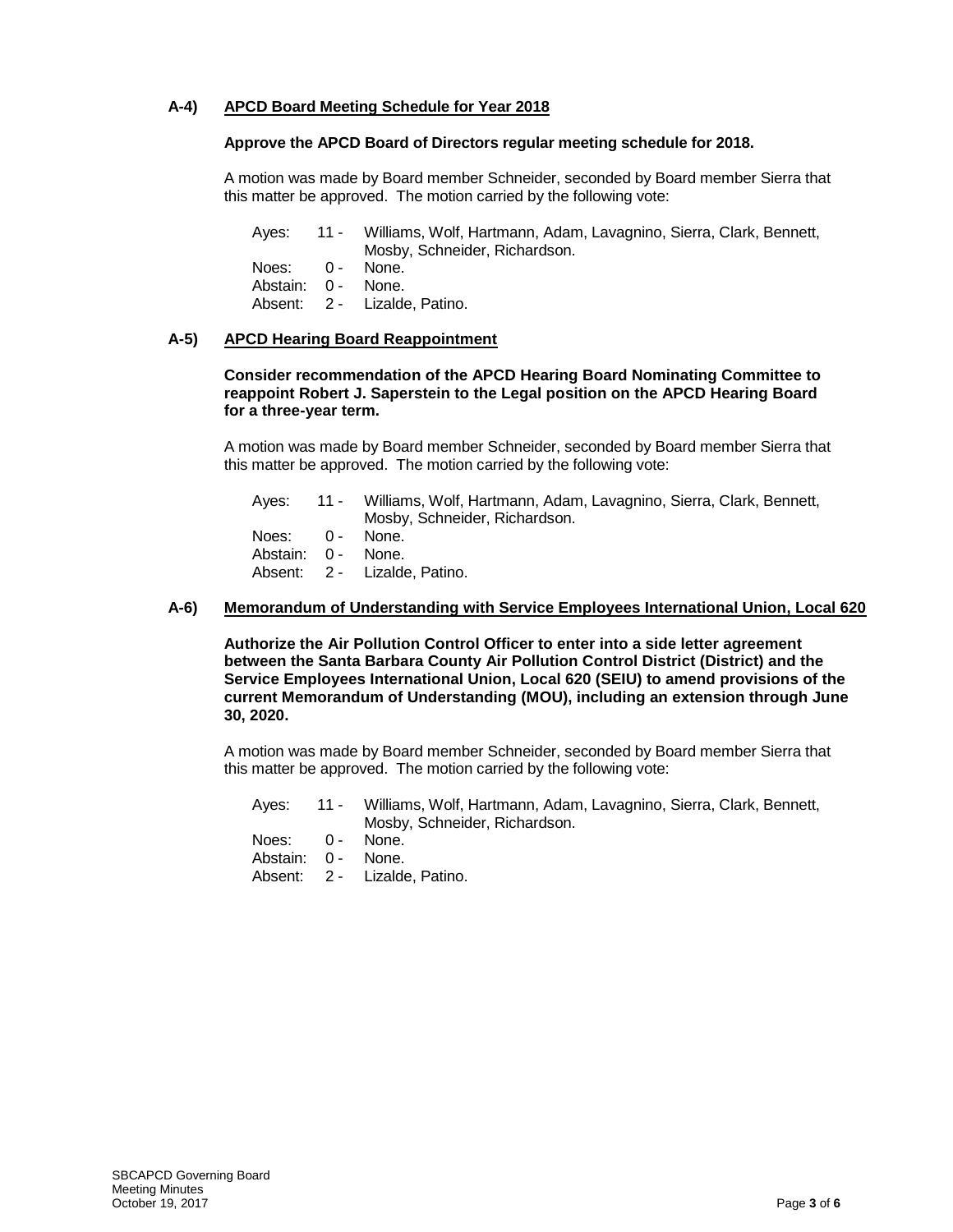# **A-7) Memorandum of Understanding with Engineers and Technicians Association**

**Authorize the Air Pollution Control Officer to enter into a side letter agreement between the Santa Barbara County Air Pollution Control District (District) and the Engineers and Technicians Association (ETA) to amend provisions of the current Memorandum of Understanding (MOU), including an extension through June 30, 2020.**

A motion was made by Board member Schneider, seconded by Board member Sierra that this matter be approved. The motion carried by the following vote:

| Aves:              | 11 - Williams, Wolf, Hartmann, Adam, Lavagnino, Sierra, Clark, Bennett, |
|--------------------|-------------------------------------------------------------------------|
|                    | Mosby, Schneider, Richardson.                                           |
| Noes: 0 - None.    |                                                                         |
| Abstain: 0 - None. |                                                                         |

Absent: 2 - Lizalde, Patino.

#### **A-8) Memorandum of Understanding with Santa Barbara County Air Pollution Control District Employees Association**

**Authorize the Air Pollution Control Officer to enter into a side letter agreement between the Santa Barbara County Air Pollution Control District (District) and the Santa Barbara County Air Pollution Control District Employees Association (SBCAPCDEA) to amend provisions of the current Memorandum of Understanding (MOU), including an extension through June 30, 2021.**

A motion was made by Board member Schneider, seconded by Board member Sierra that this matter be approved. The motion carried by the following vote:

| Aves:             | 11 - Williams, Wolf, Hartmann, Adam, Lavagnino, Sierra, Clark, Bennett, |
|-------------------|-------------------------------------------------------------------------|
|                   | Mosby, Schneider, Richardson.                                           |
| Noes: 0 - None.   |                                                                         |
| Abetain: 0 - None |                                                                         |

Abstain: 0 - None. Absent: 2 - Lizalde, Patino.

# **A-9) Salary and Benefits for Management and Confidential Unrepresented Employees**

#### **Adopt a Resolution amending the Management Personnel Benefits Policy for Management and Confidential-Unrepresented Employees.**

A motion was made by Board member Schneider, seconded by Board member Sierra that this matter be approved. Adopted APCD Resolution No. 17-14. The motion carried by the following vote:

|                    | Ayes: 11 - Williams, Wolf, Hartmann, Adam, Lavagnino, Sierra, Clark, Bennett, |
|--------------------|-------------------------------------------------------------------------------|
|                    | Mosby, Schneider, Richardson.                                                 |
| Noes: 0 - None.    |                                                                               |
| Abstain: 0 - None. |                                                                               |
|                    | Absent: 2 - Lizalde. Patino.                                                  |
|                    |                                                                               |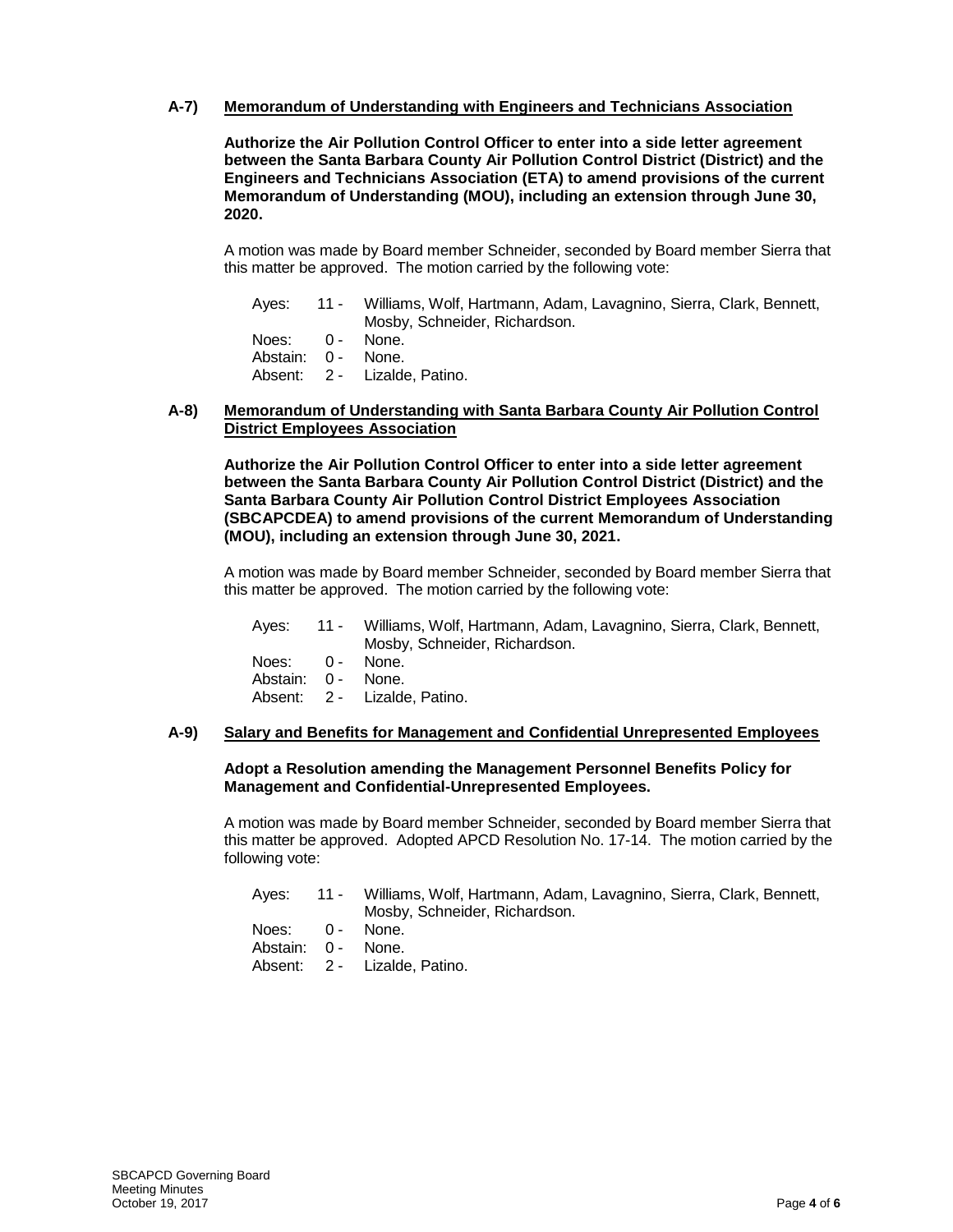# **A-10) Support for H.R. 3682, Blue Whales and Blue Skies Act**

**Authorize the Chair to sign a letter of support for H.R. 3682, the Blue Whales and Blue Skies Act, which would establish a national recognition program for shipping companies that voluntarily slow speeds in the Santa Barbara Channel region.**

A motion was made by Board member Schneider, seconded by Board member Sierra that this matter be approved. The motion carried by the following vote:

|                    | Ayes: 11 - Williams, Wolf, Hartmann, Adam, Lavagnino, Sierra, Clark, Bennett, |
|--------------------|-------------------------------------------------------------------------------|
|                    | Mosby, Schneider, Richardson.                                                 |
| Noes: 0 - None.    |                                                                               |
| Abstain: 0 - None. |                                                                               |
|                    | Absent: 2 - Lizalde, Patino.                                                  |

# **A-11) Contract with Tyler Technologies, Inc. for Accounting Software and Software Maintenance Support**

**Consider the following actions:**

- **a) Approve and authorize the Chair to execute an agreement for Software and Special Services with Tyler Technologies, Inc.; and**
- **b) Delegate authority to the Air Pollution Control Officer to extend the term of the maintenance support agreement for three years on same terms and conditions.**

A motion was made by Board member Wolf, seconded by Board member Hartman that this matter be approved. The motion carried by the following vote:

Ayes: 10 - Williams, Wolf, Hartmann, Lavagnino, Sierra, Clark, Bennett, Mosby, Schneider, Richardson. Noes: 1 - Adam.

Abstain: 0 - None.

Absent: 2 - Lizalde, Patino.

# **V. PUBLIC COMMENT PERIOD**

**Persons desiring to address the APCD Board on any subject within the jurisdiction of the Board that is not included as part of the agenda must complete and deliver to the Clerk the "Request to Speak" form which is available at the Hearing Room entrance prior to the commencement of this comment period. Comments shall be limited to fifteen minutes, divided among those desiring to speak, but no person shall speak longer than three minutes.**

There were no public comments.

# **VI. DIRECTOR'S REPORT**

**Receive brief oral report by the Air Pollution Control Officer on any current topics of concern to the Board.**

Received Director's Report.